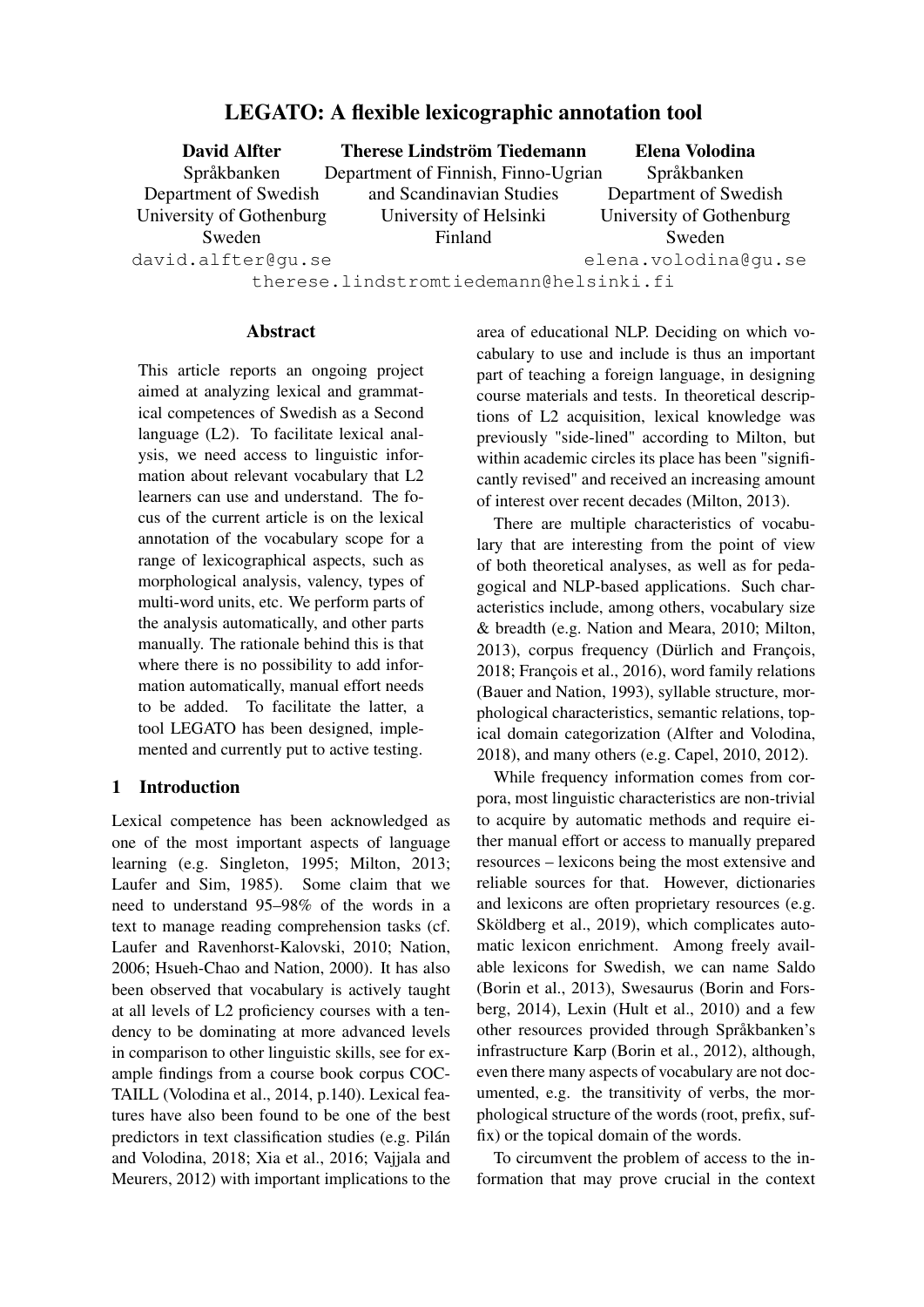of the current project for the three outlined areas of application (theoretical studies, pedagogical studies/applied linguistics and educational NLP), we have initiated semi-automatic annotation of learner-relevant vocabulary interlinking available resources with manual controls of those, and adding missing aspects manually. The work is ongoing, and below we present the reasoning around this annotation process and the main components of the system that facilitate that.

## 2 Second language profiles project

In the current project, *Development of lexical and grammatical competences in immigrant Swedish* funded by Riksbankens Jubileumsfond, the main aim is to provide an extensive description of the lexical and grammatical competence learners of L2 Swedish possess at each  $C\text{EFR}^1$  level, and to explore the relation between the receptive and productive scopes. The exploration of the grammatical and lexical aspects of L2 proficiency is performed based on two corpora, COCTAILL (Volodina et al., 2014), a corpus of course books used in teaching L2 Swedish and the SweLL-pilot (Volodina et al., 2016a), a corpus of L2 Swedish essays. The corpora are automatically processed using the SPARV pipeline (Borin et al., 2016), and include, e.g., tokenization, lemmatization, POStagging, dependency parsing, and word sense disambiguation.

## 3 LEGATO tool

LEGATO<sup>2</sup> - LExicoGraphic Annotation TOol is a web-based graphical user interface that allows for manual annotation of different lexicographic levels, e.g. morphological structure (root, affix etc), topic, transitivity, type of verb (e.g. auxiliary, motion verb), etc. The interface shows a lemgram for a given word sense, the part of speech and the CEFR level, as well as the Saldo sense and the primary and secondary sense descriptors used in Saldo (Borin et al., 2013), and up to three example sentences taken from the COCTAILL corpus. If there are fewer than three sentences available at the target CEFR level, the maximum number of sentences found is shown. It also features search, filter and skip functionalities as well as external links to other information sources such as Karp (Ahlberg et al., 2016); SAOL, SO & SAOB via svenska.se (Malmgren, 2014; Petzell, 2017); and the Swedish Academy's Grammar (SAG, the main grammar of the Swedish language) (Teleman et al., 1999). Figure 1 shows the user interface for the annotation of *nominal type* category.

## 3.1 Data for lexicographic annotation

For lexical analysis, we generate word lists (SenSVALex and SenSweLLex) based on senses from the two linguistically annotated corpora, both lists being successors of the lemgram-based ones from the same corpora (François et al., 2016; Volodina et al., 2016b). The lists contain accompanying frequency information per CEFR level according to the level assigned to the texts/essays where they first appear. In practical terms, the task of preparing a resource for lexical studies involves:

1. labeling all items for their "target" level of proficiency – that is, the level at which the item is expected to be understood (receptive list) or actively used (productive list). The CEFR level of each item is approximated as the first level at which the item appears, i.e. the level would be B2 for entry X if it was first observed at level B2 (cf. Gala et al., 2013, 2014; Alfter and Volodina, 2018).

2. interlinking items with other resources for enrichment, e.g. adding information on adjective declension

3. manually controlling the previous step for a subset of items to estimate the quality

4. setting up an annotation environment for adding missing information.

While (1) above has been partially addressed by Alfter et al. (2016) and Alfter and Volodina (2018), steps (2–4) are described shortly in the sections below.

## 3.2 Automatic enrichment

An overview of linguistic aspects annotated using LEGATO is provided in Table 1. All aspects are kept as close as possible to the terminology and the description of Swedish grammar in SAG (Teleman et al., 1999). A subset of those aspects, marked as *A* or *A-M* in Table 1 (column "Mode") are annotated automatically using a range of available resources mentioned in the column "Resources for auto-enrichment". Other aspects are added manually  $(M)$  following guidelines<sup>3</sup> explaining choices

 ${}^{1}$ CEFR = Common European Framework of Reference (Council of Europe, 2001)

<sup>&</sup>lt;sup>2</sup>https://spraakbanken.qu.se/larkalabb/ legato; user "test" for testing purposes

<sup>3</sup>https://urlzs.com/PZoRm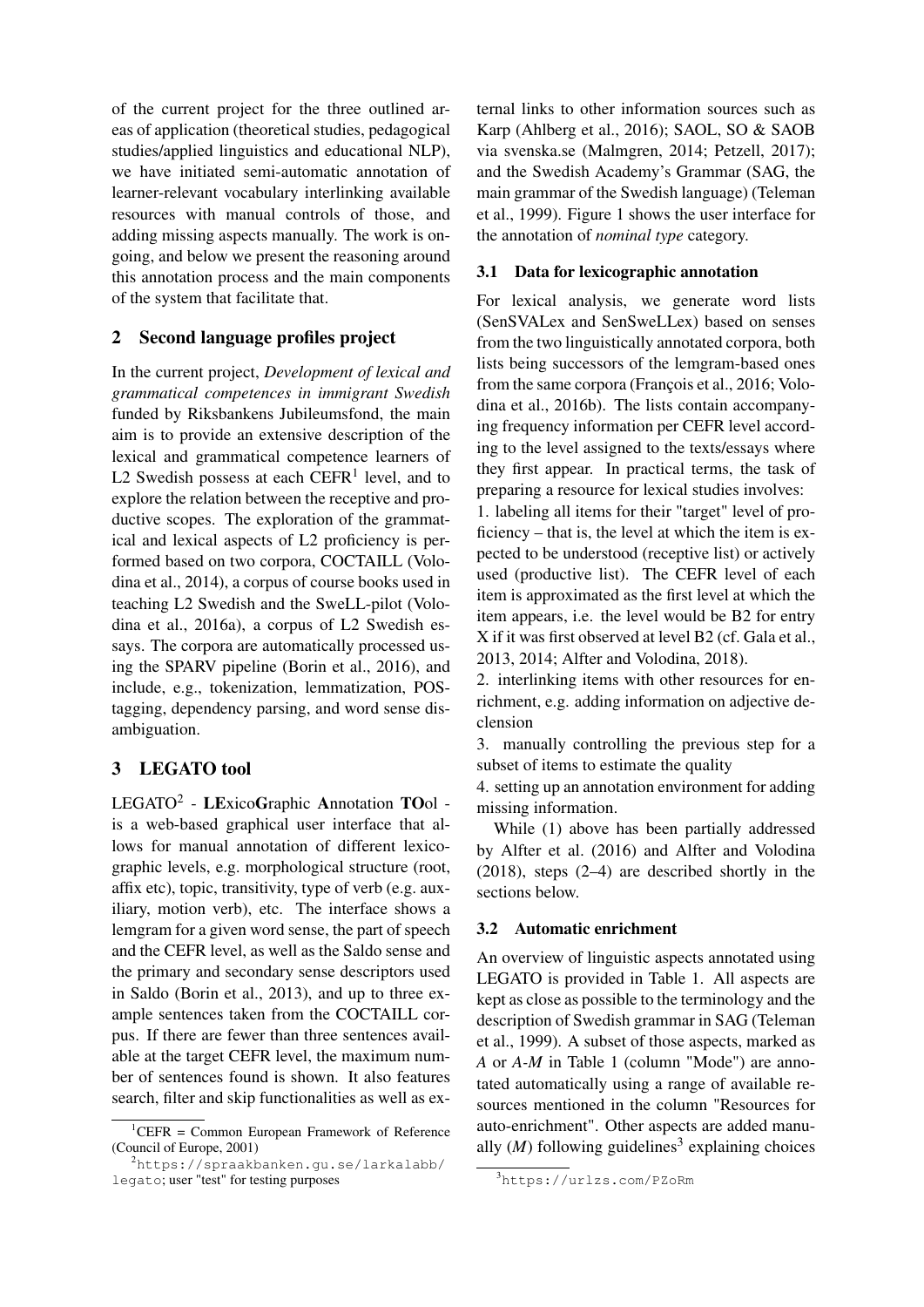| <b>Aspect</b>       | <b>Explanation / choices</b>                                                                                          | <b>Mode</b>    | <b>Resources for</b><br>auto-enrichment |
|---------------------|-----------------------------------------------------------------------------------------------------------------------|----------------|-----------------------------------------|
| 1 Adj/adv structure | comparisons: periphr.: (mer/mest) en-<br>morph.:<br>tusiastisk;<br>vacker-vackrare-<br>vackrast; irreg.: god-bra-bäst | $A-M^2$        | Saldo-Morphology                        |
| 2 Adj declension    | decl. $1 \& 2$ , irregular, indeclinable                                                                              | $A-M$          | Saldo-Morphology                        |
| 3 Morphology 1      | word analysis for morphemes:<br><i>oändlig</i> : prefix: <i>o</i> -; root:-änd-; suffix:-lig                          | M <sup>3</sup> |                                         |
| 4 Morphology 2      | word-building: root, compound, deriva-<br>tion, suppletion, lexicalized, $MWE1$                                       | M              |                                         |
| 5 MWE type          | taxonomy under development                                                                                            | М              |                                         |
| 6 Nom declension    | decl. 1-6, extra                                                                                                      | $A^4$          | Saldo-Morphology                        |
| 7 Nom gender        | common, neuter, both, N/A                                                                                             | $\mathbf{A}$   | Saldo-Morphology                        |
| 8 Nom type          | abstract-concrete,<br>(un)countable,<br>(non)collective,<br>(in)animate,<br>proper<br>name, unit of measurement       | M              |                                         |
| 9 Register          | neutral, formal, informal, sensitive                                                                                  | M              |                                         |
| 10 Synonyms         | free input, same word class                                                                                           | $A-M$          | Swesaurus                               |
| 11 Topics/domains   | general + 40 CEFR-related topics <sup>5</sup>                                                                         | $A-M$          | Lexin, COCTAILL                         |
| 12 Transitivity     | (in-, di-)transitive, N/A                                                                                             | $A-M$          | SAOL (under negotiation)                |
| 13 Verb category    | lexical, modal, auxiliary, copula, recip-<br>rocal, deponent                                                          | M              |                                         |
| 14 Verb conjugation | conjugations 1-4, irregular, N/A                                                                                      | A              | Saldo-Morphology                        |
| 15 Verb action type | motion, state, punctual, process <sup>6</sup>                                                                         | M              |                                         |

Table 1: Linguistic aspects added to SenSVALex and SenSweLLex items

<sup>1</sup>MWE = Multi-Word Entity; <sup>2</sup>Manual based on automatically enriched input; <sup>3</sup>Manual; <sup>4</sup>Automatic; <sup>5</sup>Topics come from the CEFR document (Council of Europe, 2001), COCTAILL corpus (Volodina et al., 2014), and some other resources; <sup>6</sup>Incl. limited and unlimited process verbs

and argumentation based on SAG and other work on the Swedish language and linguistic description in general.

To augment SenSVALex & SenSweLLex, we use different resources. Besides the information already present in these lists (word senses, Saldo descriptors, automatically derived CEFR level, part-of-speech), we use Saldo / Saldo morphology (Borin et al., 2013), Swesaurus (Borin and Forsberg, 2014), Lexin (Hult et al., 2010) and potentially SAOL (Malmgren, 2014) to enrich the lists.

Saldo morphology is used to add nominal gender, nominal declension and verbal conjugation.

Adjectival declension and adjectival (and adverbial) structure are derived from the comparative and superlative forms given in Saldo morphology and checked manually. Synonyms are added using Swesaurus. Other named resources are planned for enriching topics and transitivity patterns. The remaining categories are left to be manually annotated.

#### 3.3 Tool functionality

LEGATO offers a range of useful functionalities. It allows moving forward as well as backwards through the list; to search through the list of word senses to be annotated and to filter by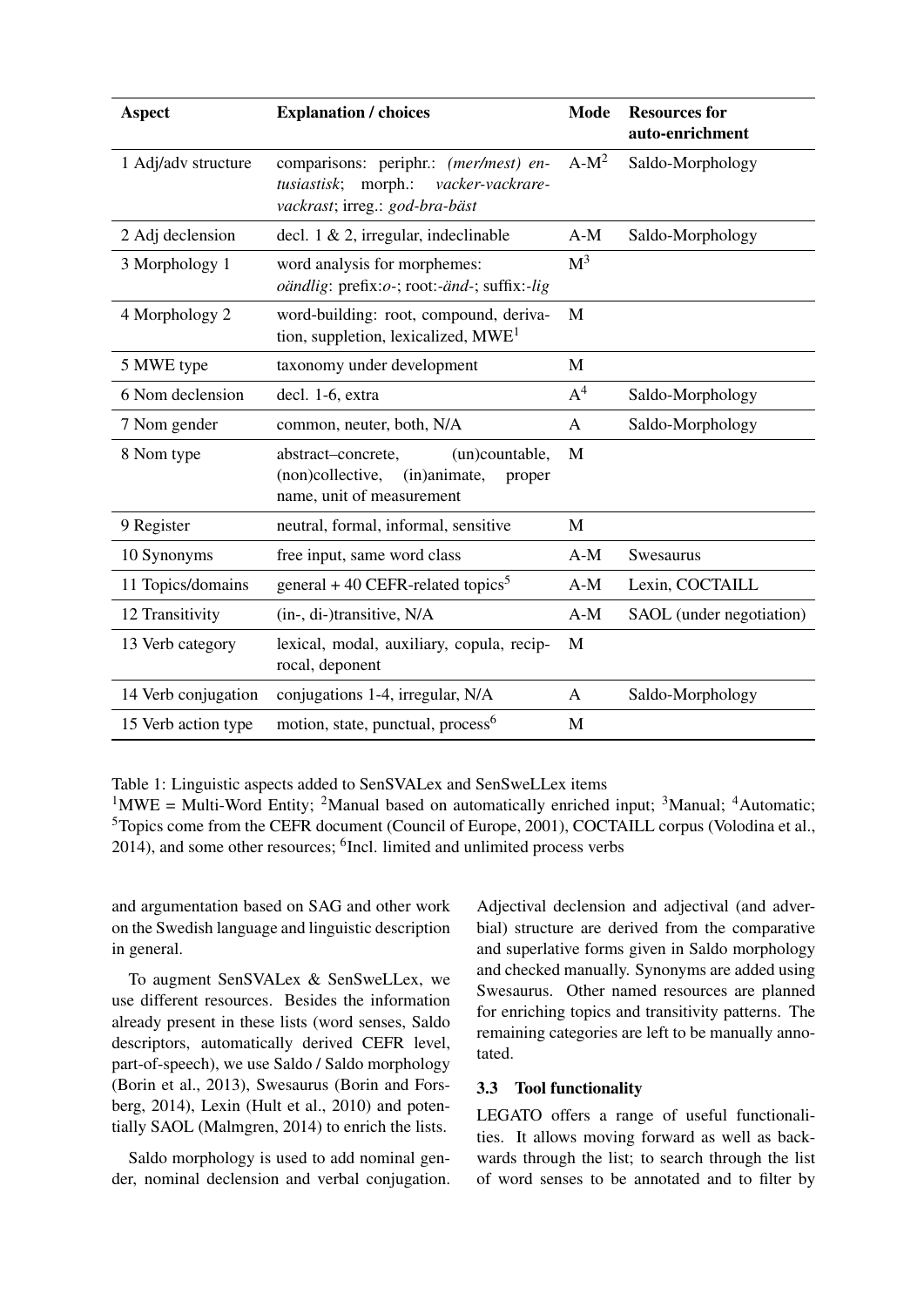certain criteria; to skip words you are uncertain about. Items that are skipped are added to a dedicated 'skip list' which makes it is easy to come back to these items. It also keeps track of your progress, allowing the annotator to close the interface, come back at a later time and continue where they left. Finally, it includes (automatically generated) links to different external resources such as Saldo (through Karp), Wiktionary, svenska.se, Lexin, synonymer.se, Korp and SAG.

For user friendliness, we keep guidelines, issuereporting and lookup/reference materials linked to the front page of the tool. It is possible to leave comments, start issues/discussion threads, as well as see an overview of all completed tasks and tasks that are remaining.

#### 3.4 Piloting the tool

To test LEGATO's functionality as well as to control that the automatic linking of items is sufficiently reliable, we carried out an experiment with 100 SenSVALex items, divided equally between nouns, verbs, adjectives and adverbs. The selected words represent all the CEFR levels available in the COCTAILL corpus, various morphological paradigms and other types of linguistically relevant patterns as shown in Table 1.

In order to test the tool, two of the authors volunteered as annotators. After gathering data from the intial test phase, we calculated inter-annotator agreement (IAA) between the automatic analysis and annotator one (IAA 1), as well as the interannotator agreement between annotator one and annotator two (IAA 2). Table 2 shows Cohen's  $\kappa^4$  for the various categories. For IAA 1, only categories where annotator one had completed all tasks, and where automatic enrichment was used, were taken into account. For IAA 2, only categories where both of the annotators had completed all tasks were taken into account. This explains why some of the values are missing in the Table.

As can be gathered from Table 2, categories with closed answers, e.g. only one possible answer value, lead to higher agreement (nominal declension, nominal gender, verbal conjugation), while categories that allow multiple answers or free-text input show less agreement (nominal type, adjectival adverbial structure, morphology 1). For example, for nominal type, if one annotator selects

| Category                           | IAA1 | IAA2 |
|------------------------------------|------|------|
| nominal declension (6)             | 0.85 | 0.80 |
| nominal gender (7)                 | 0.82 | 0.73 |
| nominal type $(5)$                 |      | 0.20 |
| verbal conjugation (14)            | 0.82 | 0.94 |
| adjectival declension (2)          | 0.49 |      |
| adjectival adverbial structure (1) | 0.39 |      |
| morphology $1(3)$                  |      | 0.48 |
| Overall $\kappa$                   |      |      |

Table 2: Inter-annotator agreement. Numbers in brackets (Column 1) refer to the numbering of categories in Table 1

"abstract, countable, inanimate" and another annotator select "concrete, countable, inanimate", this would be counted as disagreement. In order to address such problems, one would have to calculate partial agreement. One notable exception is adjectival declension, which only allows one value, but has low agreement between the automatic analysis and annotator one. This discrepancy could stem from the fact that all forms in Saldo morphology are automatically expanded, according to regular morphology, thus potentially producing forms that are incorrect.

As a result of the IAA calculations, a subset of categories has been deemed reliable enough to be added automatically (categories 6, 7, 14 in Table 1), and another subset will be offered in a semiautomatic way, where a manual control check will be performed (categories 1, 2, 10, 11, 12 in Table 1).

The experiment with the 100 items has also helped us set up and refine guidelines for more extensive annotation by project assistants, as well as improve the functionality of the tool.

#### 3.5 Technical details

LEGATO is a module integrated with the Lärka-Labb<sup>5</sup> platform. Like its parent platform, the LEGATO front-end is written in TypeScript and HTML using the Angular (previously called *An*gular 2) framework<sup>6</sup>. The back-end is written in Python 2. Data is stored in MySQL format.

Data preparation (i.e. automatic enrichment, see Section 3.2) is done outside of the LEGATO platform using a set of dedicated scripts. In a multi-

<sup>&</sup>lt;sup>4</sup>While values between 0.40 and 0.60 are generally considered borderline, values of 0.75 and above are seen as good to excellent.

<sup>5</sup>https://spraakbanken.gu.se/larkalabb <sup>6</sup>https://angular.io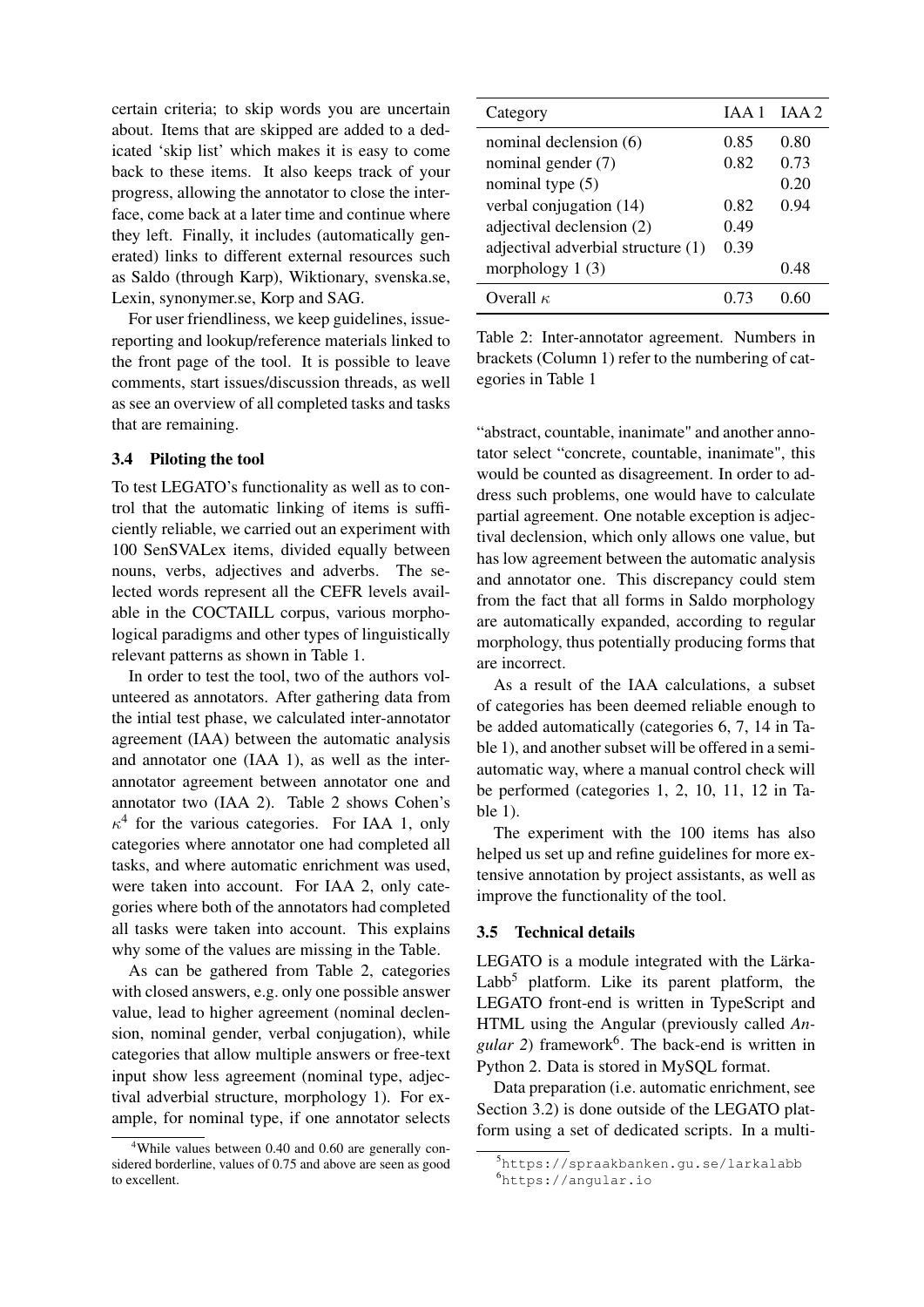| Quick jump to:               | A B C D E F G H I J K L M N O P Q R S T U V W X Y Z Å Ä Ö                                                                                                                                         |                                    | Jump to:<br>$1 - 8080$ | $\overset{\mathtt{A}}{\mathtt{v}}$ | Jump |
|------------------------------|---------------------------------------------------------------------------------------------------------------------------------------------------------------------------------------------------|------------------------------------|------------------------|------------------------------------|------|
| Current task: NOMINAL TYPE   |                                                                                                                                                                                                   |                                    |                        |                                    |      |
| SALDO lemgram                | Part-of-Speech                                                                                                                                                                                    | <b>CEFR level</b>                  |                        | Progress: 4809/8080                |      |
| ordnn.1                      | Noun (NN)                                                                                                                                                                                         | A1                                 |                        |                                    |      |
| <b>Examples:</b>             |                                                                                                                                                                                                   |                                    |                        |                                    |      |
|                              | Ibland använder man de mer internationella ** orden ** addition, subtraktion, multiplikation och division.<br>Skriv nya ** ord ** på lappar med svenska på en sida och ditt språk på andra sidan. |                                    |                        |                                    |      |
| <b>ABSTRACT</b>              |                                                                                                                                                                                                   | <b>CONCRETE</b>                    |                        |                                    |      |
| $\Box$ COUNTABLE             |                                                                                                                                                                                                   | O UNCOUNTABLE                      |                        |                                    |      |
| <b>COLLECTIVE</b><br>ANIMATE |                                                                                                                                                                                                   | NON-COLLECTIVE<br><b>INANIMATE</b> |                        |                                    |      |

Figure 1: LEGATO graphical user interface

step process, these scripts (1) create the sensebased word list, (2) add Saldo primary and secondary descriptors, (3) add further information such as synonyms and nominal gender by linking lexical resources based on lemgram, sense and part-of-speech tuples and (4) add example sentences. The resulting data is played into the databases on the server side to reduce the number of API calls and reduce runtime. As some of these scripts have a rather long runtime (the average time per entry for example selection is 0.66 seconds on an Intel Core i5-5200U processor, resulting in about 3 hours total for the whole list), they are not distributed as an integrated part of LEGATO and we do not consider advisable to integrate them into the LEGATO platform. However, the code for running interlinking can be made available for reuse.

## 4 Concluding remarks

We are currently exploring a possibility of using Lexin (Hult et al., 2010) and COCTAILL (Volodina et al., 2014) to automatically derive topical domains for vocabulary items. Furthermore, fruitful negotiations are ongoing on a potential access to parts of the SAOL database (Malmgren, 2014) for semi-automatic support of annotation of transitivity patterns.

A full-scale annotation of the two lists is planned for the near future, with the results (i.e. a full resource) expected by the end of 2019. Once the resources are richly annotated, we expect to perform both quantitative and qualitative analysis of L2 lexical competence. The LEGATO tool will have a thorough testing during that time and we hope this will lead to further improvements of the tool.

Since Legato is a module in a highly intricate and interlinked system Lärka, we do not deem it reasonable to release the code for this module only. However, in the future, we would like to make the platform available to other users by allowing them to upload their own data and define what they want to annotate.

## 5 Acknowledgements

This work has been supported by a grant from the Swedish Riksbankens Jubileumsfond (Development of lexical and grammatical competences in immigrant Swedish, project P17-0716:1).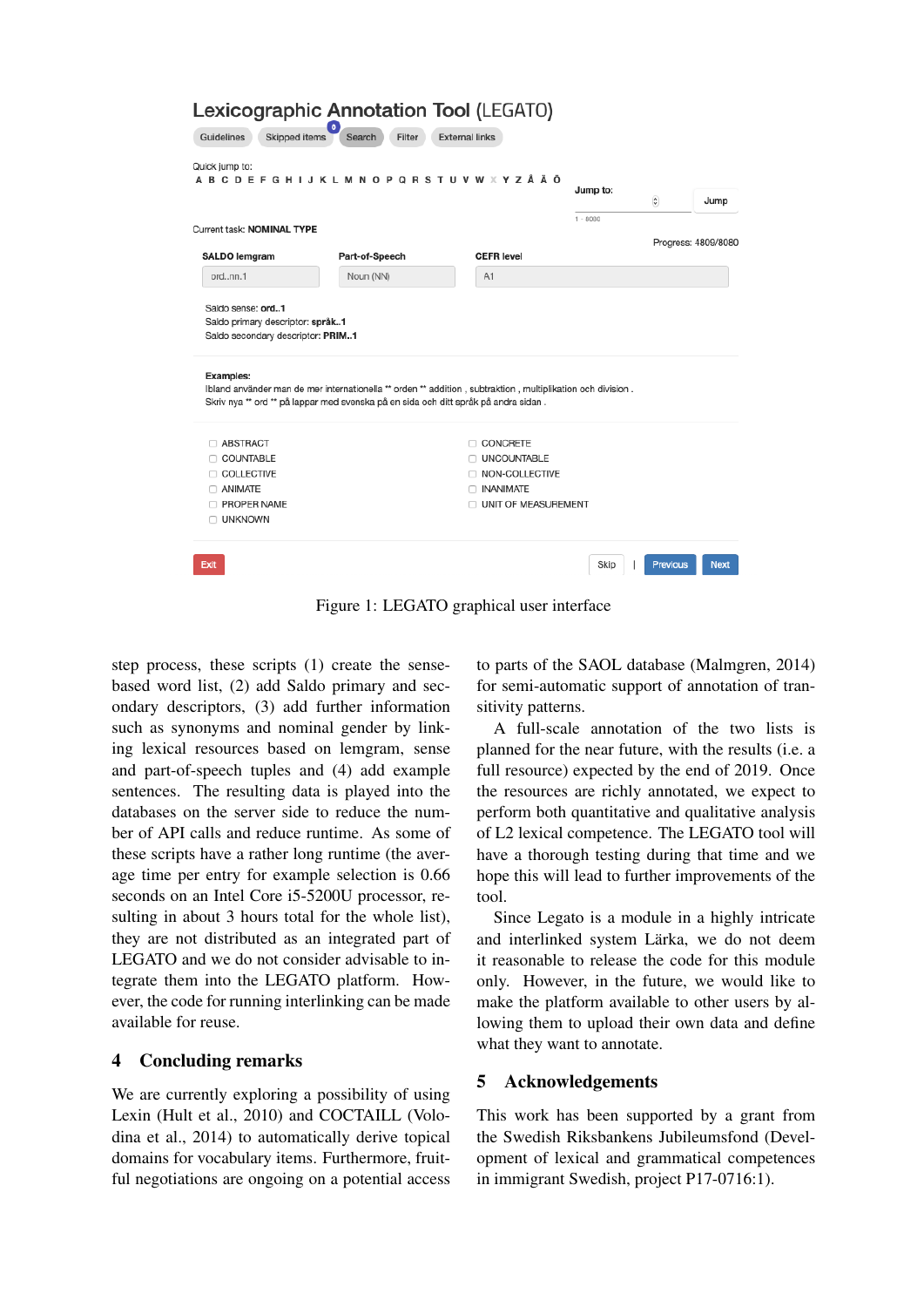#### References

- Malin Ahlberg, Lars Borin, Markus Forsberg, Olof Olsson, Anne Schumacher, and Jonatan Uppström. 2016. Språkbanken's open lexical infrastructure. *SLTC 2016*.
- David Alfter, Yuri Bizzoni, Anders Agebjórn, Elena Volodina, and Ildikó Pilán. 2016. From distributions to labels: A lexical proficiency analysis using learner corpora. In *Proceedings of the joint workshop on NLP for Computer Assisted Language Learning and NLP for Language Acquisition at SLTC, Umeå, 16th November 2016*, 130, pages 1– 7. Linköping University Electronic Press.
- David Alfter and Elena Volodina. 2018. Towards Single Word Lexical Complexity Prediction. In *Proceedings of the 13th Workshop on Innovative Use of NLP for Building Educational Applications*.
- Laurie Bauer and Paul Nation. 1993. Word families. *International journal of Lexicography*, 6(4):253– 279.
- Lars Borin and Markus Forsberg. 2014. Swesaurus; or, The Frankenstein approach to Wordnet construction. In *Proceedings of the Seventh Global Wordnet Conference*, pages 215–223.
- Lars Borin, Markus Forsberg, Martin Hammarstedt, Dan Rosén, Roland Schäfer, and Anne Schumacher. 2016. Sparv: Språkbanken's corpus annotation pipeline infrastructure. In *The Sixth Swedish Language Technology Conference (SLTC), Umeå University*, pages 17–18.
- Lars Borin, Markus Forsberg, and Lennart Lönngren. 2013. SALDO: a touch of yin to WordNet's yang. *Language resources and evaluation*, 47(4):1191– 1211.
- Lars Borin, Markus Forsberg, Leif-Jöran Olsson, and Jonatan Uppström. 2012. The open lexical infrastructure of Spräkbanken. In *LREC*, pages 3598– 3602.
- Annette Capel. 2010. A1–B2 vocabulary: insights and issues arising from the English Profile Wordlists project. *English Profile Journal*, 1.
- Annette Capel. 2012. Completing the English vocabulary profile: C1 and C2 vocabulary. *English Profile Journal*, 3.
- Council of Europe. 2001. *Common European Framework of Reference for Languages: Learning, Teaching, Assessment*. Press Syndicate of the University of Cambridge.
- Luise Dürlich and Thomas François. 2018. EFLLex: A Graded Lexical Resource for Learners of English as a Foreign Language. In *Proceedings of the Eleventh International Conference on Language Resources and Evaluation (LREC-2018)*.
- Thomas François, Elena Volodina, Ildikó Pilán, and Anaïs Tack. 2016. SVALex: a CEFR-graded Lexical Resource for Swedish Foreign and Second Language Learners. In *LREC*.
- Núria Gala, Thomas François, Delphine Bernhard, and Cédrick Fairon. 2014. Un modèle pour prédire la complexité lexicale et graduer les mots. In *TALN 2014*, pages 91–102.
- Núria Gala, Thomas François, and Cédrick Fairon. 2013. Towards a French lexicon with difficulty measures: NLP helping to bridge the gap between traditional dictionaries and specialized lexicons. *Elexicography in the 21st century: thinking outside the paper., Tallin, Estonia*.
- Marcella Hu Hsueh-Chao and Paul Nation. 2000. Unknown vocabulary density and reading comprehension. *Reading in a foreign language*, 13(1):403–30.
- Ann-Kristin Hult, Sven-Göran Malmgren, and Emma Sköldberg. 2010. Lexin-a report from a recycling lexicographic project in the North. In *Proceedings of the XIV Euralex International Congress (Leeuwarden, 6-10 July 2010)*.
- Batia Laufer and Geke C Ravenhorst-Kalovski. 2010. Lexical threshold revisited: Lexical text coverage, learners' vocabulary size and reading comprehension. *Reading in a foreign language*, 22(1):15–30.
- Batia Laufer and Donald D Sim. 1985. Measuring and explaining the reading threshold needed for english for academic purposes texts. *Foreign language annals*, 18(5):405–411.
- Sven-Göran Malmgren. 2014. Svenska akademiens ordlista genom 140 år: mot fjortonde upplagan. *LexicoNordica*, (21).
- James Milton. 2013. Measuring the contribution of vocabulary knowledge to proficiency in the four skills. In Camilla Bardel, Lindqvist Christina, and Batia Laufer, editors, *L2 vocabulary acquisition, knowledge and use. New perspectives on assessment and corpus analysis*, pages 57–78. EuroSLA monograph series 2.
- I Nation. 2006. How large a vocabulary is needed for reading and listening? *Canadian modern language review*, 63(1):59–82.
- Paul Nation and Paul Meara. 2010. Vocabulary. *An introduction to applied linguistics*, pages 34–52.
- Erik M Petzell. 2017. Svenska akademiens ordbok på nätet. *LexicoNordica*, (24).
- Ildikó Pilán and Elena Volodina. 2018. Investigating the importance of linguistic complexity features across different datasets related to language learning. In *Proceedings of the Workshop on Linguistic Complexity and Natural Language Processing*, pages 49–58.